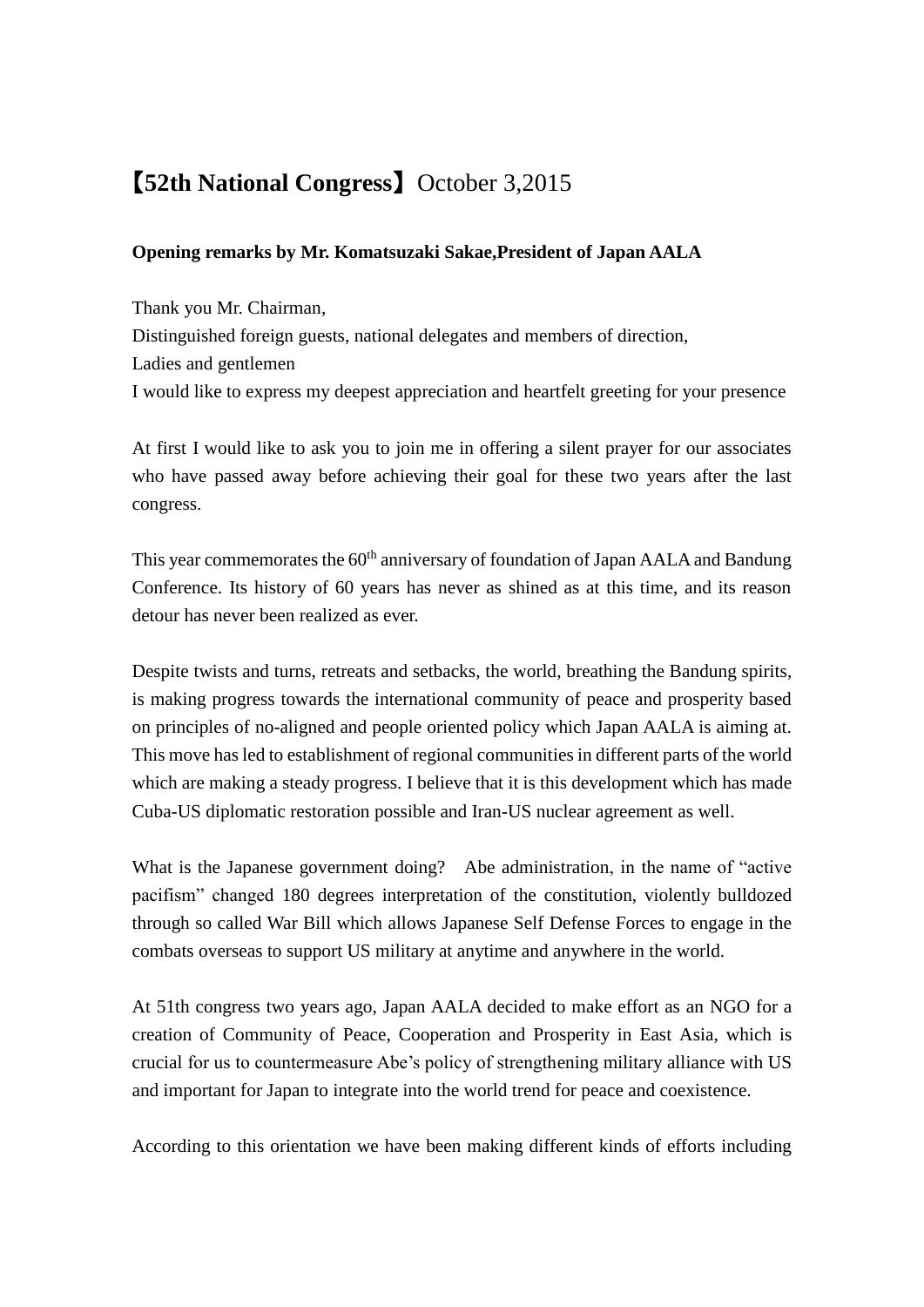consults with Japanese different organizations, meeting with foreign diplomats in Japan. We sent a delegation of 24 members to ASEAN countries last year to study its experience for a creation of ASEAN community. They had talks with government officials and NGO expert at ASEAN head office in Jakarta and foreign ministry in Myanmar. The delegation was welcomed and encouraged by their support to our ideas.

We held lecture meetings on the community of peace in different local cities across Japan. We invited foreign diplomats as a lecturer including His Excellency Venezuelan Ambassador Seiko Ishikawa, Palestinian Ambassador Waleed A. Shiam as well as Mr. Ogata Yasuo, vice chair of JCP. All of three are present here today. I would like to express my deepest appreciation for their cooperation,

On May 24, we celebrated an international symposium with the title "For a Creation of Community of Peace, Cooperation and Prosperity in East Asia", at U Thant Hall of UN University in Tokyo. We invited foreign experts from China, Indonesia, South Korea, Vietnam and Japan as panelists. The symposium was a great success. The hall was full with 350 participants who were encouraged and energized by rich discussions. I would like to express my deepest gratitude for all people concerned for their contribution.

Regarding other issues such as work to strengthen our organization I will talk details later in my report. Here I will call on you for our urgent task. The first is a campaign for abolishment of so called War Bill.

The bill enacted by the recent Diet is unconstitutional. It violates the article 9 which stipulates that Japan forever renounce the sovereign right of war by settling international disputes. The Bill aims at strengthening Japan US military alliance which is utterly against the policy of Non Aligned and No Nuclear which Japan AALA stands for. We have been opposing the Bill. Now enacted, our challenge is to fight against its implementation and for abolishment of the Bill.

Responding people's call, JCP made a proposal to abolish the Bill and defend constitutionalism, calling for a broad united front to win the general and upper house election and overthrow Abe government. We welcome the proposal. We will join in this coalition and do our best to abolish the Bill.

There are good prospects.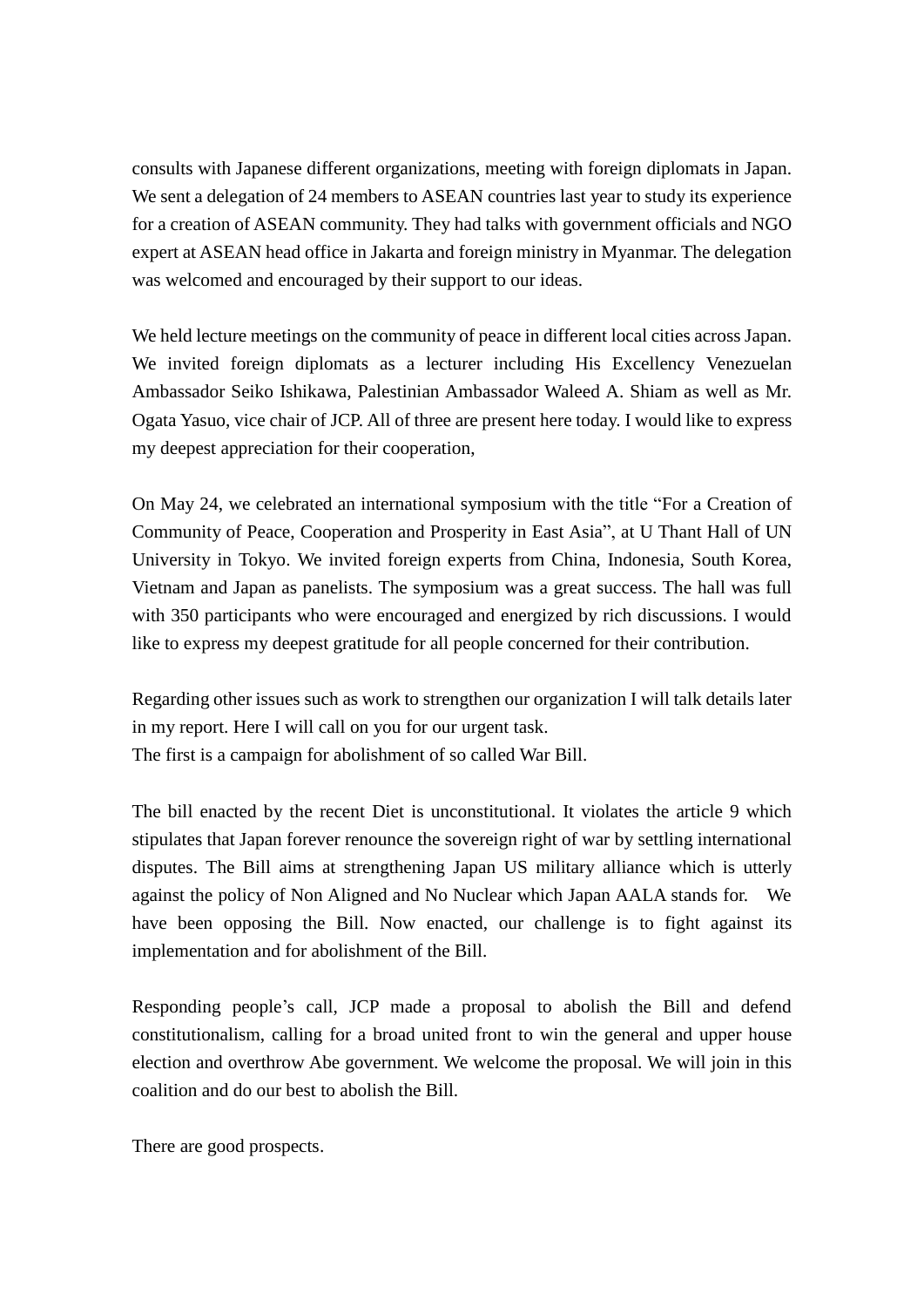First of all, the War Bill infringes the constitution which has been embedded to Japanese people's life. A strong opposition to the Bill has spread all over Japan and people's conscience on the constitutionalism and pacifism has consolidated.

Secondly, the Bill goes against the world trend which is "from confrontation to cooperation" "from military alliance to community of peace " The War Bill also will destroy world's trust and expectation to Japan which has been fomented by pacifism based on the article 9. When I took part in the Non Aligned Summit in 2013 in Tehran, I had meetings with some of heads of states presenting reality of Japanese government's subordination to the US and serious problems of US military bases in Japan. Some of them were surprised with existence of foreign military bases in the advanced country such as Japan. They also expressed their respect to Japan AALA which has been fighting such situation, saying "Many of non-aligned countries were suffering with same situation until short while ago. People's struggle made it possible to overcome".

Abe cabinet which is running against world trend, has no future. Japan AALA does. Let's strengthen further solidarity with non-aligned, no nuclear countries which we have developed in the no governmental level. One of the most important task is to oppose Israeli's occupation and military oppression to Palestinian people and support their struggle for independence and freedom. We will do our best to press Japanese government and Diet to early recognize Palestinian statehood. Let's appeal Japanese people to oppose US intervention to other countries and support Venezuelan people's struggle for their right of auto determination.

Expand a signature collect campaign for a petition to leaders of Asian countries not to use of force but to resolve a dispute through peaceful means and strengthen a mutual trust. Along with this effort, let's take part in the struggle for abolishment of the War Bill and restoration of constitutional democracy.

In order to step up this historical struggle, it is imperative to expand and strengthen our association, Let's make an vigorous effort to set up a local committee in all prefectures with the goal of 10 thousand membership.

I conclude to call for your cooperation for a success of this historical congress.

Thank you very much.

.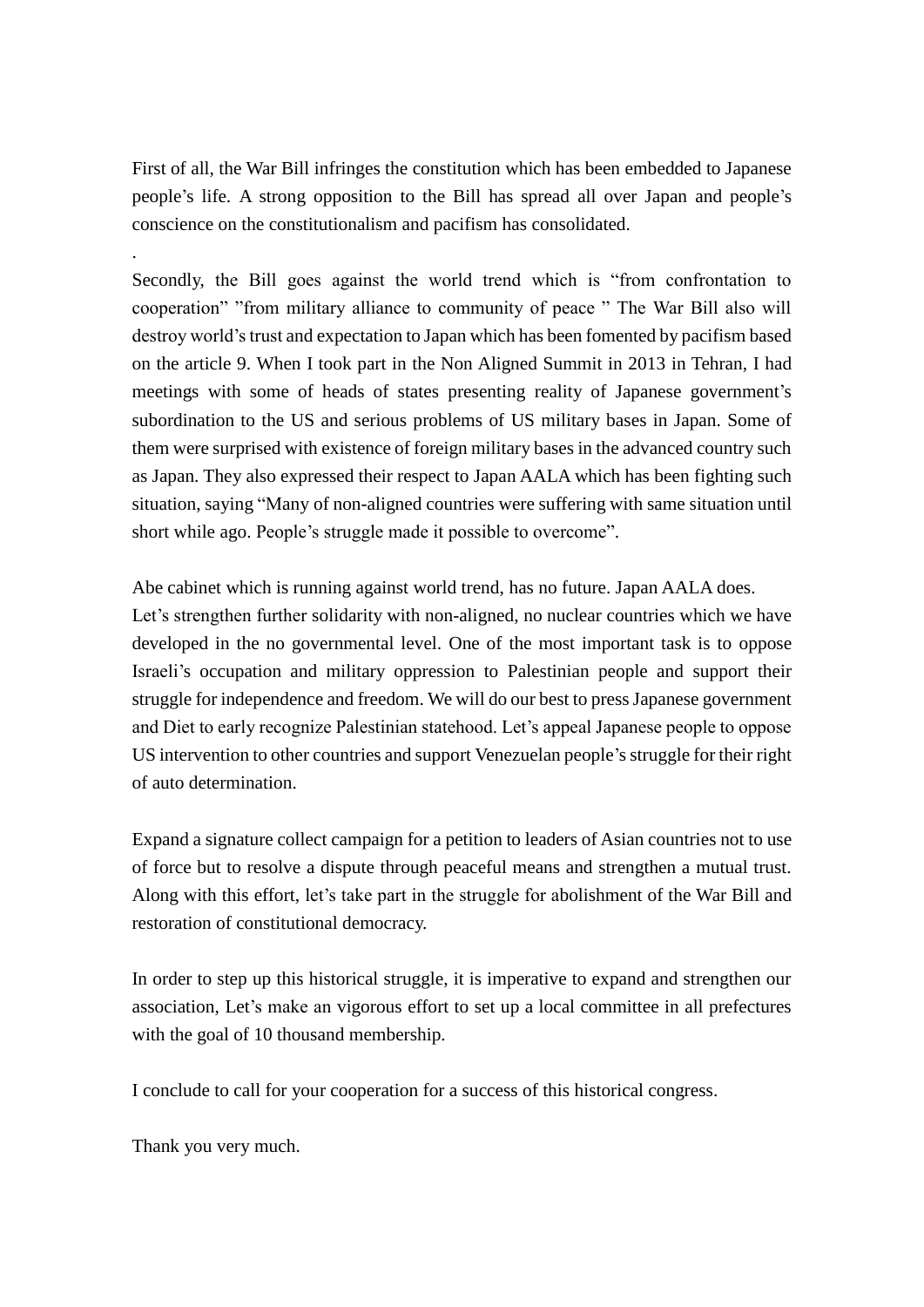## **Mensaje de S.E. Sr. Seiko Ishikawa, Embajador de la República Bolivariana de Venezuela, ante el Congreso Nacional del Comité de Solidaridad con los Pueblos de Asia, África, América Latina – Japan AALA**

En nombre del Gobierno y Pueblo de la República Bolivariana de Venezuela, es un honor enviar un mensaje bolivariano, fraternal y solidario a los participantes en este Congreso Nacional 2015 del Comité japonés de Solidaridad con los Pueblos de Asia, África y América Latina (Japan AALA), en especial, durante este año, cuando se conmemora el 60 aniversario de su constitución.

Valoramos altamente la infatigable y fructífera labor de solidaridad que Japan AALA ha desarrollado a lo largo de tres continentes, en 60 años de arduo e infatigable trabajo, en beneficio de la hermandad y la armonía entre los pueblos, basados en los más altos ideales por la Paz mundial.

Japan AALA, en su calidad de movimiento de solidaridad con mi país, fue el pionero en la proyección de los logros de la Revolución Bolivariana, bajo el liderazgo del Comandante Presidente Hugo Chávez, a pocos años de su inicio. Han sido múltiples los intercambios con Venezuela, a través de numerosas visitas, encuentros de amistad, conferencias, actividades culturales, que han permitido llegar a todos los rincones de la geografía japonesa. Destacamos en especial el apoyo solidario durante la campaña para derogar el Decreto del Presidente Obama, en el que declara a Venezuela como amenaza para su país.

Venezuela posee una altísima sensibilidad humanitaria y social en la construcción de un nuevo equilibrio mundial, identificado con los principios de igualdad, solidaridad y cooperación internacional, orientado a fortalecer el multilateralismo y la convivencia